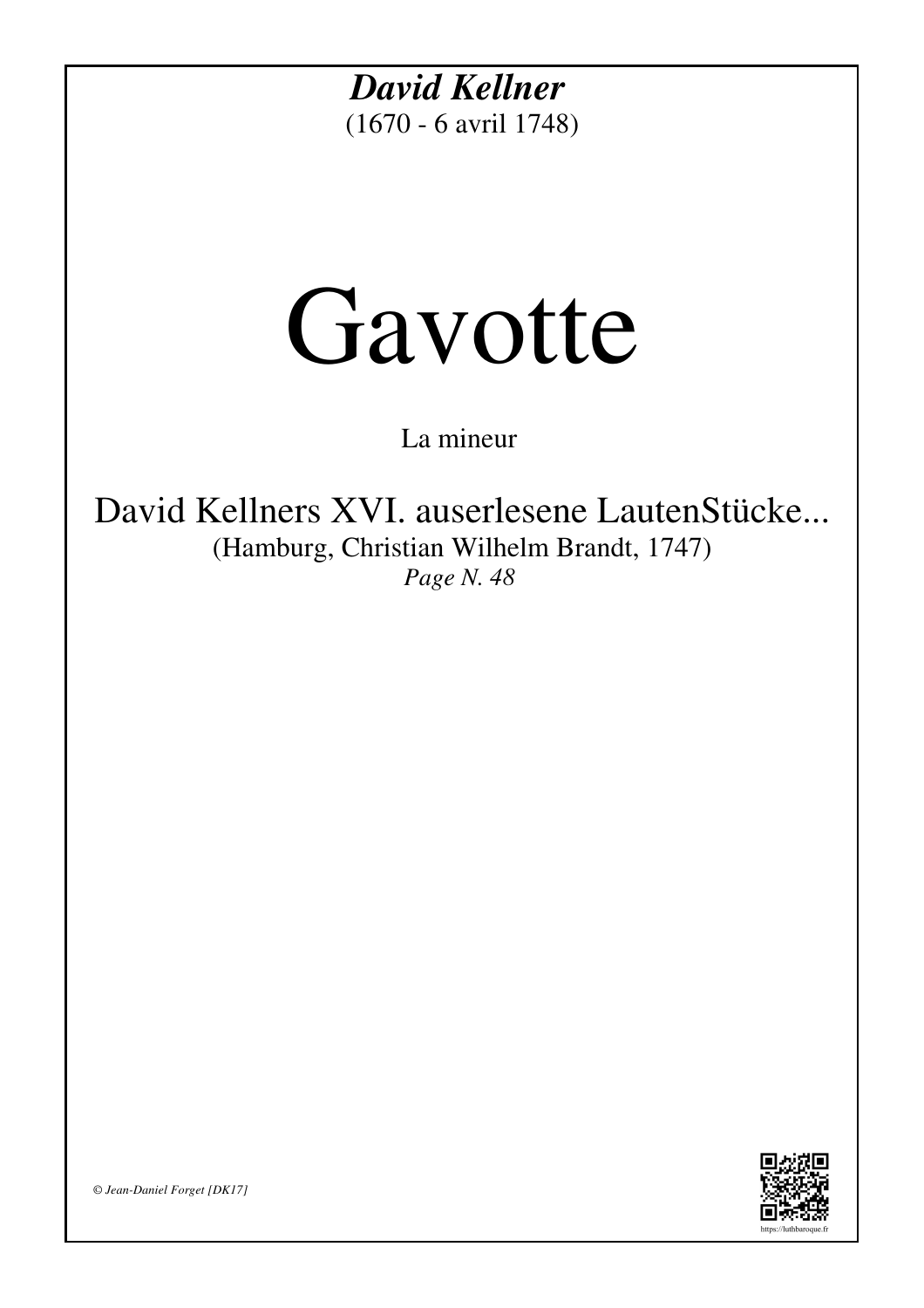**Gavotte** 











*Il fine*